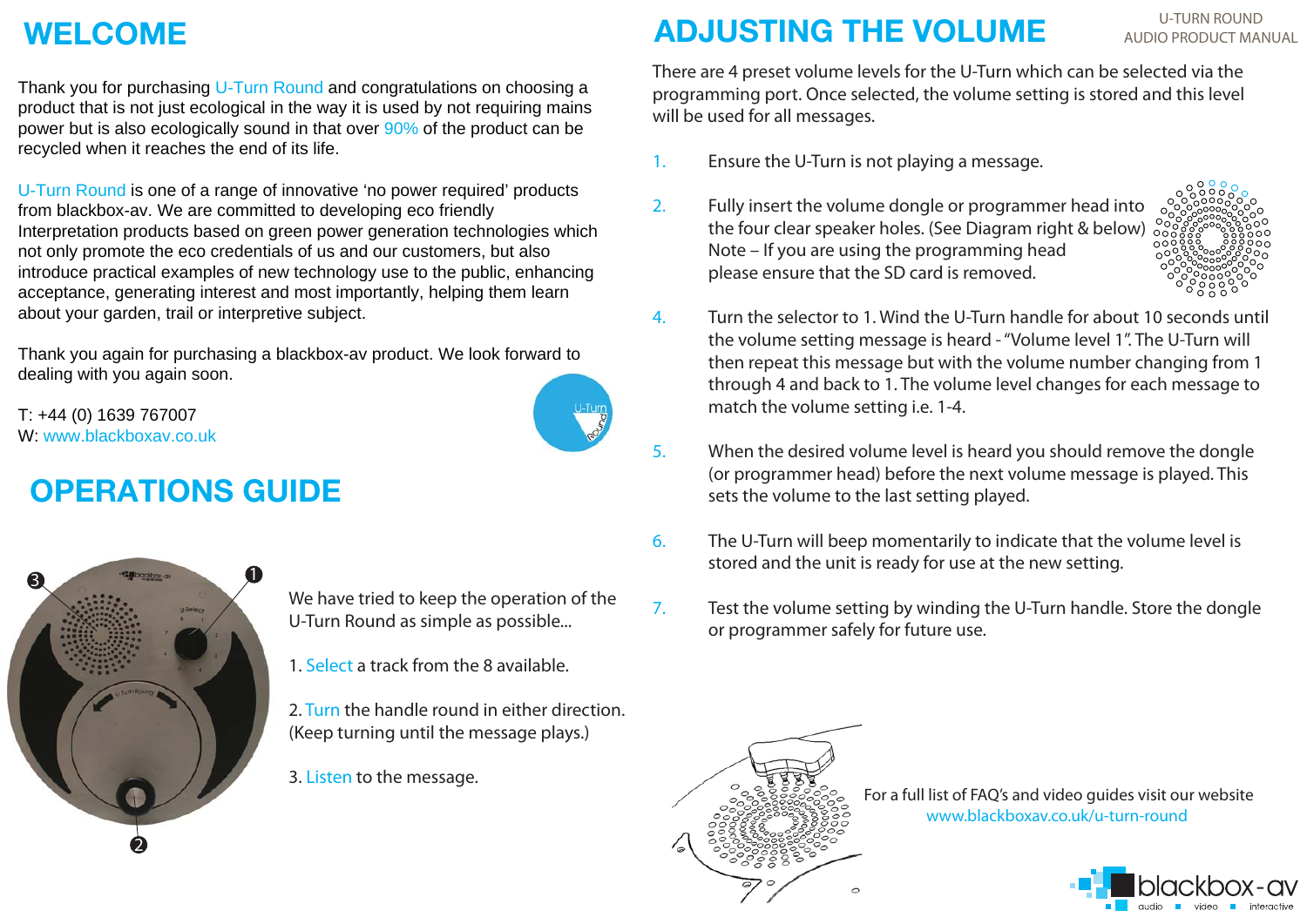# **SPECIFICATIONS**

#### **Messages**

Message storage medium: 64MByte Flash Memory (on board) Maximum number of messages: 8. Must be 8 files on card no more, no less. Message encoding format: Windows PCM (\*.wav) Message sampling type/rate: 16 bit mono / 22.05, 16.0, 11.025 KHz Bit Rate: 352Kbps Maximum total message length: >48 minutes@ 11.025KHz Memory Erase Time: Approx 90 seconds Programming Transfer Rate: Approx 20seconds/MByte of message Message selection via 8 position magnetic dial

U-TURN ROUNDAUDIO PRODUCT MANUAL

Please note: Programmers are not provided as standard with the U Turn but are available at additional cost.

### Message Output

Audio output: 0.75W into 8ohm speaker Freq. range: 75Hz-20kHz

Playback sample type/rate: 12 bit mono / 22.05, 16.0, 11.025 KHz

### Power

Hand cranked dynamo charging internal capacitors (approx 2 mins. message play time)

### **Weight**





#### **Wall Mounted**

**a.** Remove the 4 rear security screws (1). Remove 4 security screws (2) and detach the rear panel (3) from the unit (a).

**b.** Using the rear panel (3) as a template mark 4 points through the four fixing holes(4). Ensure that the panel is straight.

**c.** Drill the four marked holes and using appropriate fixings secure the rear panel to the wall through the 4 fixing holes(4). If attaching to an uneven surface take care not to over tighten as this could cause the plate to distort.

**d.** Offer the unit up to the rear plate. Slide the tube over the fixing tabs. Align the holes, insert and tighten the 4 rear security screws (4).

#### **Post Mounted**

**a.** Remove the 6 dome head security screws from the bag supplied. Place the U-Turn Round on the post collar (6).

**b.** Align the mounting holes on the base of the U-Turn to the corresponding holes of the collar (6). Screw and tighten the 6 dome head security screws  $(5)$ through the collar into the base of the U-Turn

#### **Export Post Mounted**

**a.** Fix collar and post adapter as above.

**b.** Remove the 4 dome headed screws (8) from the post adapter (x7). Insert the post adaptor into the post. Align the fixing holes ensuring the U-Turn is facing the correct way. Insert and tighten the 4 dome headed security screws.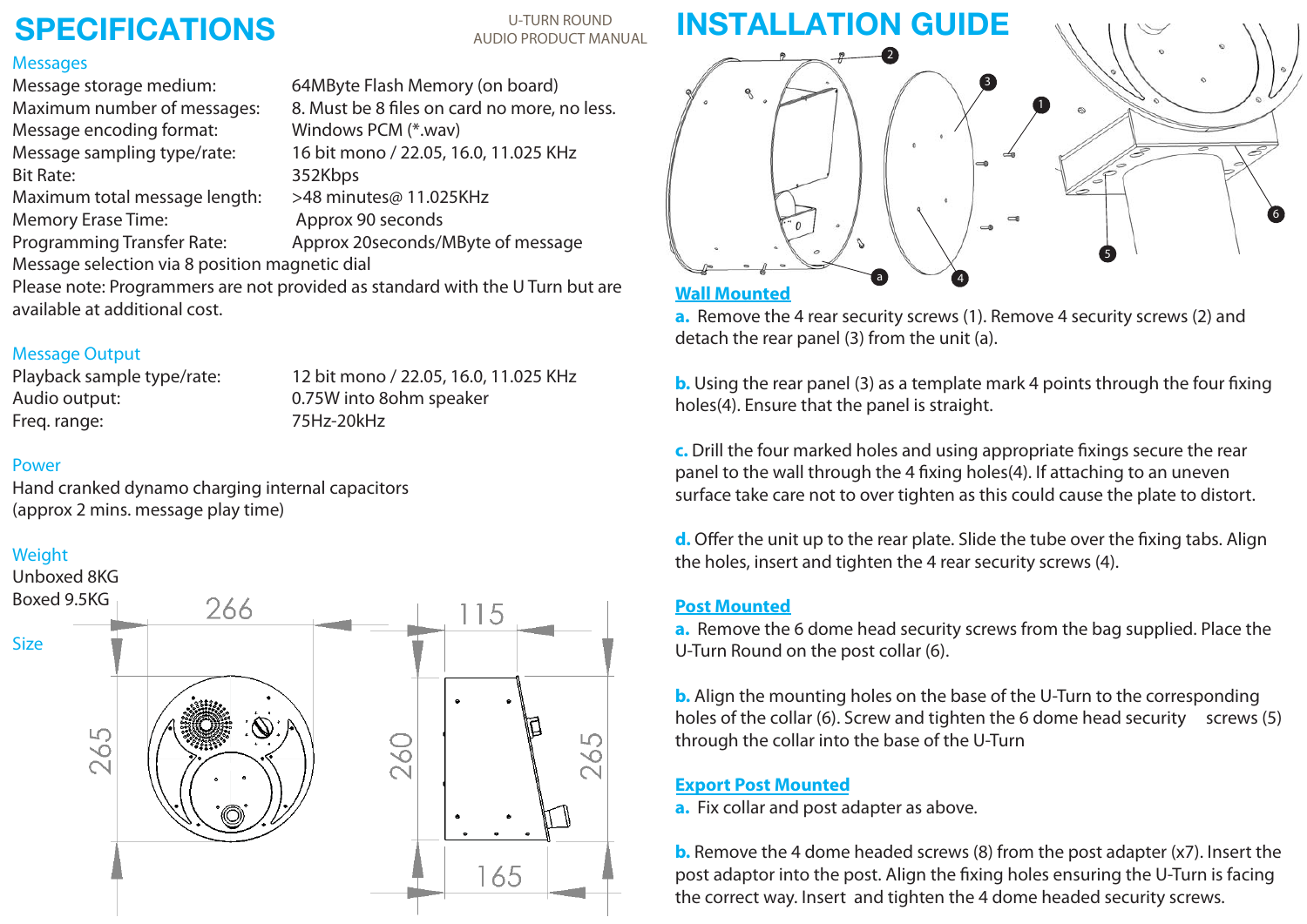## **GETTING PLAYBACK STATISTICS**

The U-Turn Round is now capable of playback statistics which tell you the playback total.

- 1. Ensure the U-Turn is not playing a message.
- 2. Fully insert the volume dongle or programmer head into the four clear speaker holes. (See Diagram right & below) Note – If you are using the programming head please ensure that the SD card is removed.



- 4. Turn the selector to 2. Wind the U-Turn handle for about 10 seconds until the unit speaks "playback total zero zero zero zero one" meaning the unit has played back the message once. The unit will reset at 65,000 plays.
- 5. When you remove the volume dongle the U-Turn will beep to indicate it is ready for standard playback.
- 6. Test the playback by winding the U-Turn handle and listening to a message. Store the dongle or programmer safely for future use.

## **ERASING PLAYBACK STATISTICS**

U-TURN ROUNDAUDIO PRODUCT MANUAL

You may wish to generate statistics for different seasons or times of the year and so we included an erase feature of the U-Turn.

- 1. Ensure the U-Turn is not playing a message.
- 2. Fully insert the volume dongle or programmer head into the four clear speaker holes. (See Diagram right & below) Note – If you are using the programming head please ensure that the SD card is removed.



- 4. Turn the selector to 8. Wind the U-Turn handle for about 10 seconds until the unit plays 4 warning beeps. If you wish to cancel the erase simply remove the dongle from the unit before the end of the warning beeps.
- 5. To confirm that the playback total has been erased follow the "Getting Playback Statisticts" guide on the left hand page.
- 6. Test the playback by winding the U-Turn handle and listening to a message. Store the dongle or programmer safely for future use.



 For a full list of FAQ's and video guides visit our website www.blackboxav.co.uk/u-turn-round



 For a full list of FAQ's and video guides visit our website www.blackboxav.co.uk/u-turn-round